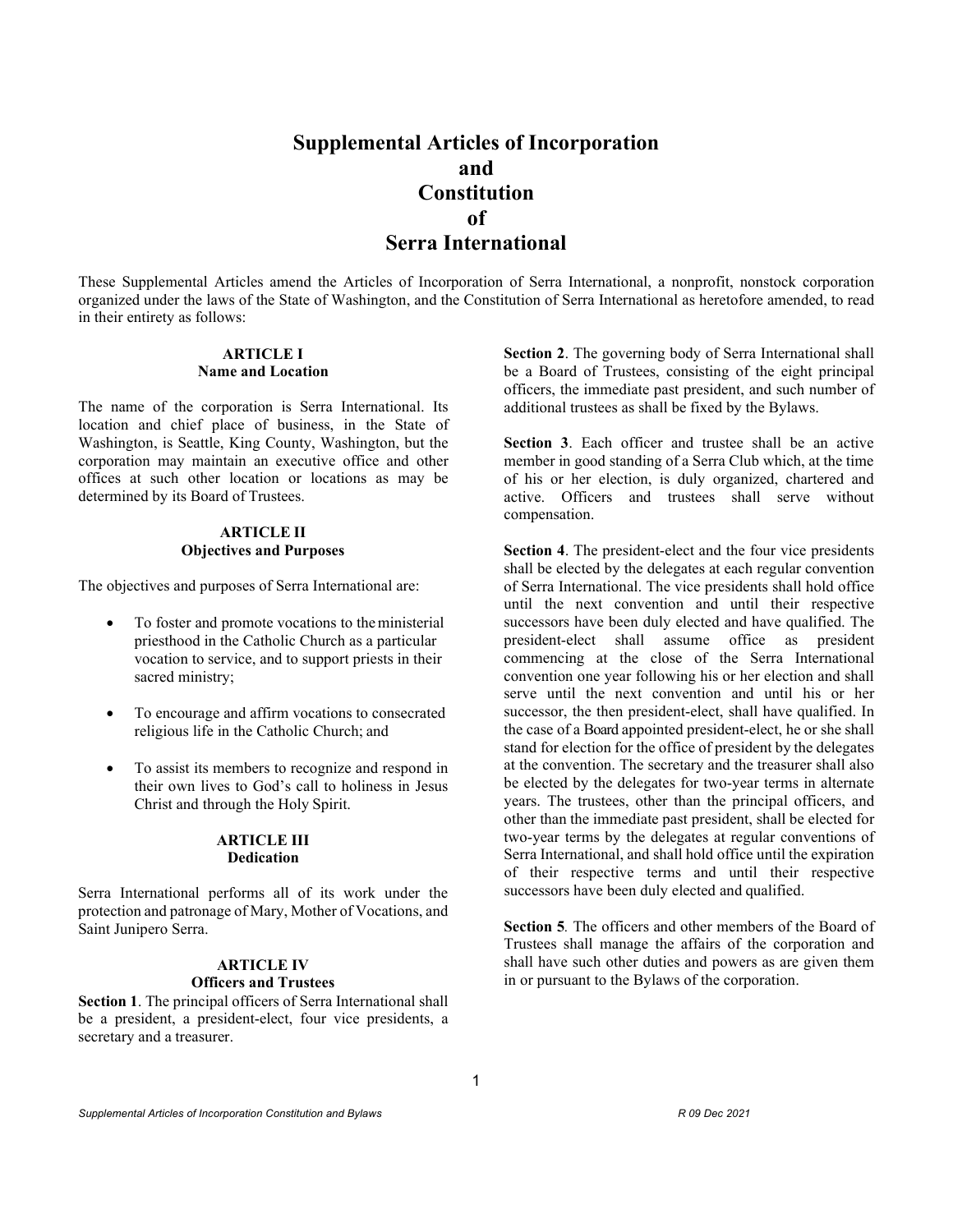**Section 6.** In the event of any vacancy in any office or on the Board of Trustees, the Board shall have the power to fill such vacancy until the next regular convention of Serra International, when such office or other membership on the Board shall be declared open and filled in the regular manner for the unexpired term, except to the extent otherwise provided in the Bylaws.

# **ARTICLE V Membership**

**Section 1**. **Club Membership**. Serra International shall embody all existing Serra Clubs duly organized and chartered under the provisions of its Constitution and Bylaws as in effect prior to the adoption of these Supplemental Articles of Incorporation, and all Serra Clubs thereafter duly organized and chartered under the provisions of the Constitution and Bylaws as now or hereafter in effect.

**Section2. Individual Membership.** All members of duly organized and chartered Serra Clubs are members of Serra International.

Membership in a Serra Club shall be restricted to practicing Catholic laymen and laywomen, and to practicing Catholics who have been ordained to the permanent deaconate, on such terms and conditions as provided by the Bylaws of Serra International as now or hereafter in effect.

# **ARTICLE VI Use of Earnings Prohibited Activities Dissolution**

**Section 1**. No part of the net earnings of Serra International, if any, shall inure to the benefit of any officer, trustee, or other person, and all such earnings, if any, shall be used and applied for the objectives and purposes specified in Article II hereof. Reimbursement of incurred expenses in accordance with policies approved by the Board of Serra International shall not be considered to be for the benefit of any officer, trustee, or person as used in this section.

**Section 2**. No substantial part of the activities of this corporation shall consist in carrying on propaganda or otherwise attempting to influence legislation.

**Section 3.** This corporation shall not participate in, or intervene in (including the publishing or distributing of statements), any political campaign on behalf of any candidate for public office.

**Section 4**. Upon the dissolution of the corporation, the entire net assets remaining after the payment or satisfaction of any and all liabilities and obligations of the corporation shall be distributed exclusively for the purposes of the corporation in such manner, or to such organization or organizations organized and operated exclusively for charitable, educational or religious purposes as shall at the time qualify as an exempt organization or organizations under Section 501 (c)(3) of the Internal Revenue Code of 1954 (or corresponding provision of any future United States Internal Revenue Law), as the Board of Trustees shall determine.

# **ARTICLE VII Amendments**

These Articles of Incorporation and Constitution may be amended at any convention of Serra International by vote of at least two-thirds of the delegates present, provided that no action on any proposed amendment shall be taken unless the following requirements of this Article VII have been met. An amendment may be proposed only by a duly organized, chartered and active Serra Club or a duly constituted district of Serra International or the Board of Trustees of Serra International. The proposed amendment shall be received at the executive office of Serra International at least ninety (90) days prior to the opening date of the convention at which it is to be voted upon. The secretary shall mail a copy of any such proposed amendment, or cause it to be mailed, to all duly organized, chartered and active Serra Clubs at least sixty (60) days prior to the opening date of such convention.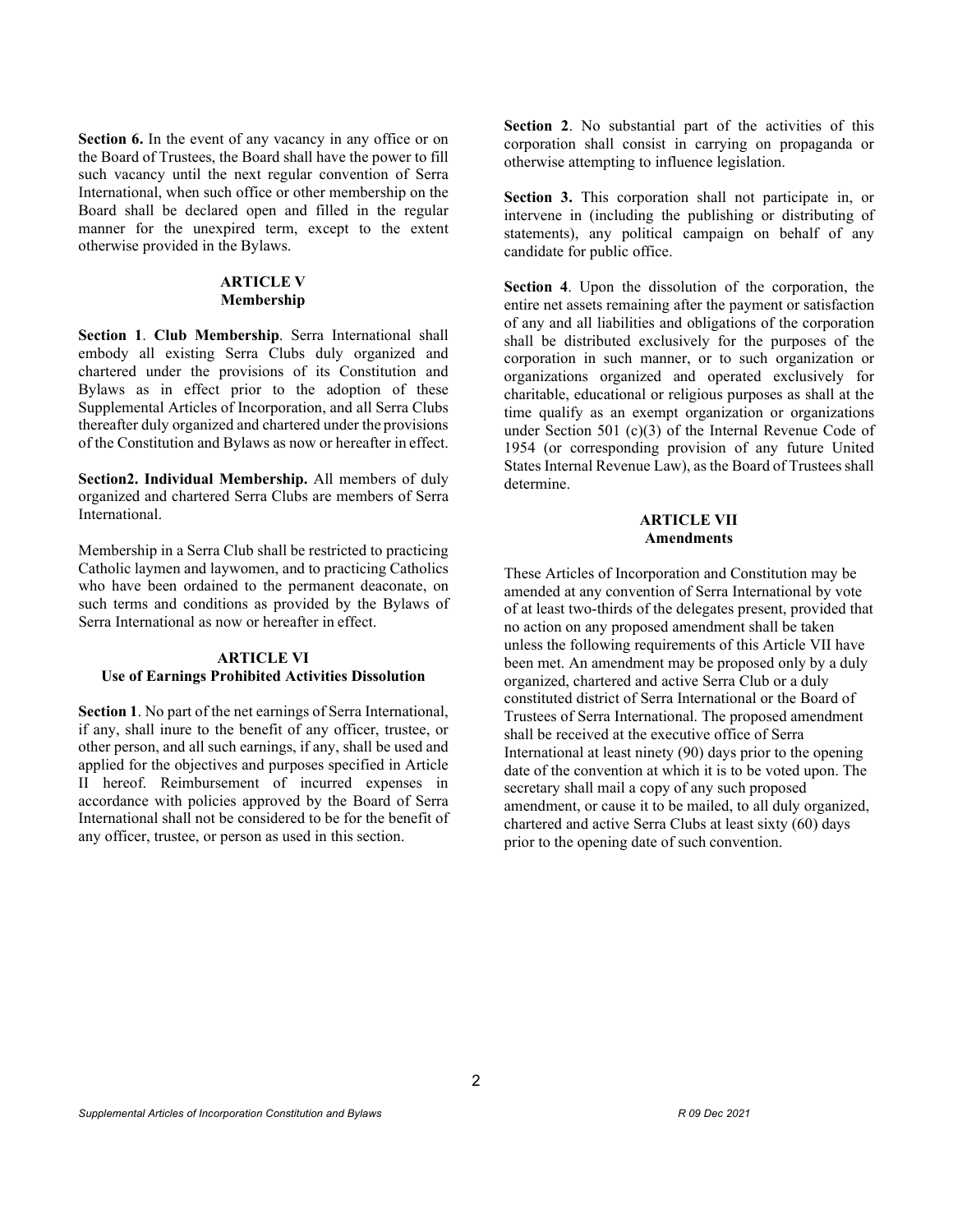# **Bylaws of Serra International**

# **ARTICLE I International Board of Trustees**

Section 1. Number. The Board of Trustees of Serra International shall consist of eleven trustees in addition to the eight principal officers and the immediate past president, together with such additional trustees, not to exceed three, as from time to time may be determined by the Board of Trustees. Such additional trustees shall be selected by the Board of Trustees on a year-to-year basis.

#### **Section 2. Duties and Authority**.

- **(a)** The Board of Trustees shall define the policies and have full administrative authority in all matters of Serra International and shall have general management and control of the activities, property and funds thereof, including the authority to borrow funds and pledge security in support of such borrowing.
- **(b)** The Board shall exercise general control and supervision over the duties of the officers and the activities of committees of the corporation.
- **(c)** The Board shall submit to the delegates on an annual basis a budget showing the amount of anticipated receipts and expenditures for the ensuing fiscal year, for action thereon by the delegates.
- **(d)** The Board of Trustees shall provide an ongoing global vision for Serra International.
- **(e)** The Board of Trustees shall oversee the global expansion of Serra International and shall encourage extension and membership efforts throughout the world.
- **(f)** The Board of Trustees shall encourage, coordinate, and support Serra Clubs and Serra Councils by providing, education, communication, and direction.
- **(g)** The Board of Trustees shall provide training for International and Council leaders.

**Section 3. Regular Meetings**. A regular meeting of the Board of Trustees shall be held immediately after the adjournment of each convention of Serra International, at the same place as the convention was held. Other regular meetings shall be held at such other times and places as the Board shall determine.

**Section 4. Special Meetings.** Special meetings of the Board of Trustees may be called by the president and shall be called upon the written or electronic mail request of five trustees. These special meetings shall be held at such time and place as may be determined by the president, provided fifteen (15) days mailed or electronic notice of such special meetings shall be given to each member of the Board of Trustees.

**Section 5. Transaction of Business.** The Board of Trustees may transact business by electronic mail and with the approval of the president may vote upon resolutionsmailed to its members. All electronically mailed votes shall be returned to the executive office of Serra International within the time directed by the president, but allowing a minimum of ten (10) days.

**Section 6. Quorum.** A majority of the Board of Trustees shall constitute a quorum for the transaction of business, and a majority of those present and voting at a meeting shall be decisive of any resolution.

**Section 7. Executive Committee.** The Board shall have an executive committee, consisting of the eight principal officers and the immediate past president. The executive committee shall have all the powers of the Board when not in session, except the power to  $(a)$  fill vacancies in the Board of Trustees, the executive committee and officers of the corporation, (b) change any policy established by the Board of Trustees, (c) make major appropriations of funds, or (d) take action beyond the authority of committees under Section 24 of the Washington Nonprofit Corporation Act (Chapter 235, Laws of 1967). The executive committee shall keep minutes of its proceedings and report the same to the Board. A majority of the executive committee shall constitute a quorum for the transaction of business, and a majority of those present and voting at any meeting shall be decisive of any resolution. Meetings of the executive committee may be called by the president or by any two

*Supplemental Articles of Incorporation Constitution and Bylaws R 09 Dec 2021*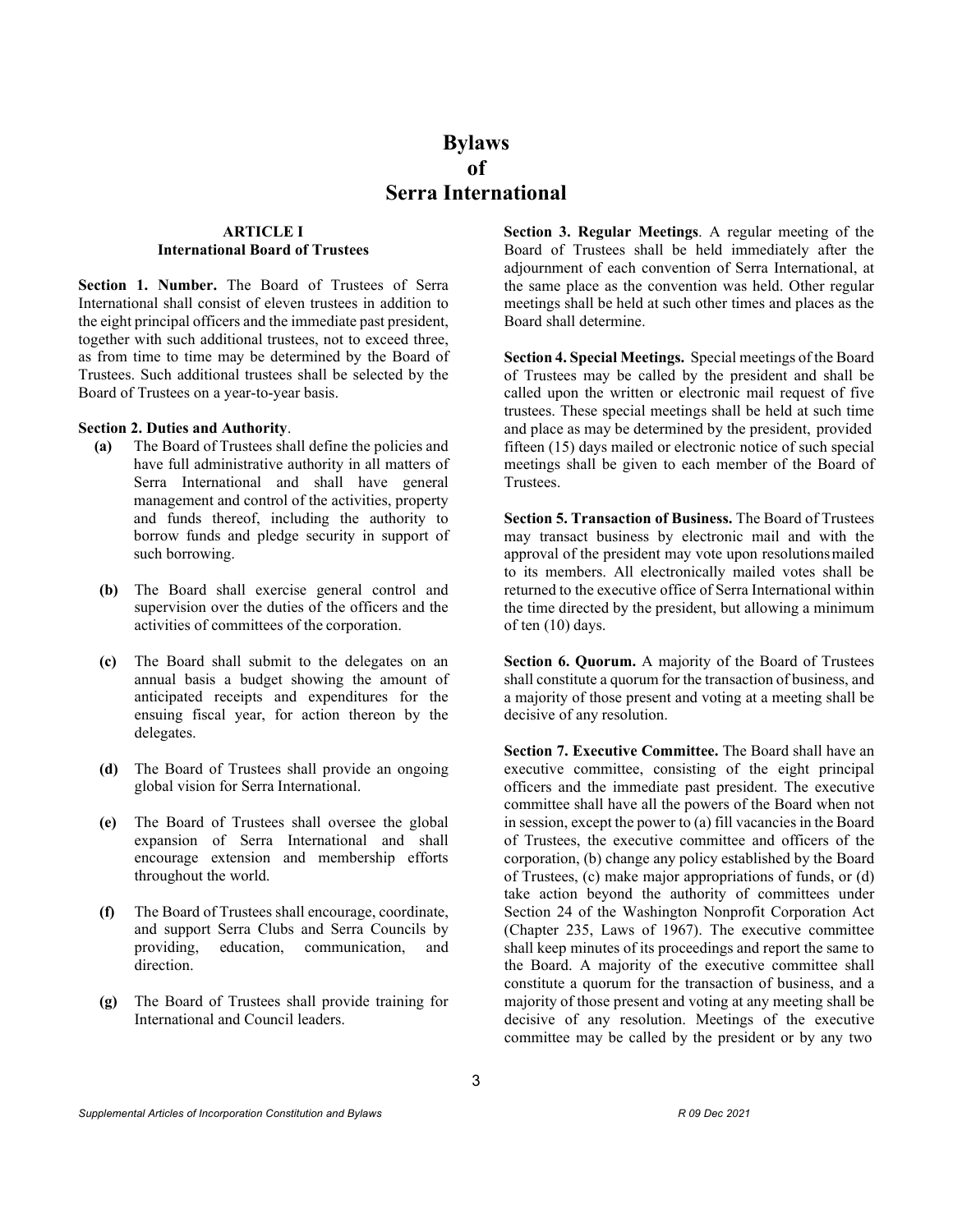members of the committee and held upon seven (7) days' mailed or three (3) days' electronic notice to members.

**Section 8. Open Meetings.** All meetings of the Board of Trustees and the executive committee shall be open to all Serrans excepting during consideration of existing or pending litigation and during discussion of personnel employment. Minutes shall be timely transmitted to the Board and posted on the internet available to all Serrans.

#### **ARTICLE II International Conventions and Meetings**

**Section 1. Time and Place.** A convention of Serra International shall be held annually between the 15<sup>th</sup> day of June and the  $15<sup>th</sup>$  day of July. The place of the convention shall be determined by the Board of Trustees sufficiently in advance to secure suitable hotel accommodations and convention facilities. However, the Board of Trustees shall have the right, at any time, for a sufficient reason tochange the time and place of the annual convention of Serra International.

**Section 2. Voting Members; Delegates.** The only members of Serra International entitled to vote as such under the Washington Nonprofit Corporation Actshall be Serra Clubs. Each Serra Club in good standing shall be entitled to one vote at international conventions, which shall be cast for it by its duly elected or selected delegate, who shall be registered to attend the convention. Each Serra Club in good standing shall be entitled to one delegate. Such delegate and an alternate shall be selected from the membership of the club, but, if the club cannot send one of its own members, it may select, as a proxy delegate, a member of another club. The names and addresses of the elected delegate and/or alternate delegate or the selected proxy delegate shall be certified in writing by the president and secretary of the Serra Club that they are to represent. The original credential shall be delivered to the convention office of Serra International before noon on the opening day of the convention.

**Section 3. Supervision and Floor Privileges.** The Board of Trustees shall have full supervision and management of all conventions. The officers of Serra International shall bethe officers of the convention: Past presidents of Serra International, current members of the Board of Trustees of Serra International, past presidents of Serra Councils, current members of the boards of Serra Councils, and district governors then serving shall be allowed a voice on the floor at the delegates' meeting during the convention, but

shall have no voting rights or privileges unless they are also present as qualified delegates to the convention.

**Section 4. Quorum**. A majority of qualified delegates shall constitute a quorum, and a majority of those present and voting shall be decisive of any resolution, unless a different vote shall be required by law, by the Articles of Incorporation and Constitution or by these bylaws.

**Section 5. Other Meetings.** Regional and other meetings of Serra International may be held at the times and places, and for the purposes, authorized by the Board of Trustees

**Section 6. Rules of Procedure.** Robert's Rules of Order as in effect at the time shall govern at all conventions and other meetings of Serra International, except to the extent that such rules conflict with the provisions of the Articles of Incorporation and Constitution or the Bylaws, or any standing rules for meetings of Serra International in effect at the time.

### **ARTICLE III Election of International Officers and Trustees**

**Section 1. When Held.** The election of officers and trustees of Serra International shall be on the last day of the convention of Serra International or at such other time during the convention as determined by the Board of Trustees.

**Section 2. Nominating Committee**. The Board of Trustees shall, at least six months prior to each convention of Serra International, appoint a nominating committee of nine members, only one of whom may be an officer or trusteeof Serra International, and no two of whom shall be from the same district. No member of the nominating committee shall be eligible for nomination as an officer or trustee by the nominating committee on which he serves. This committee shall, at least sixty (60) days prior to the opening ofthe convention, propose one nominee for each office and for each other place to be filled on the Board of Trustees of Serra International, to be voted for at the convention. Notice of the nominations, together with a short biography of each nominee, shall be sent to the secretary of each Serra Club at least thirty (30) days prior to the opening of the convention.

**Section 3. Additional Nominees**. Additional names will be placed in nomination by the chairman of the nominating committee from the floor of the convention, providing that such names are submitted to the presiding officer of the convention before the start of the delegates meeting, in a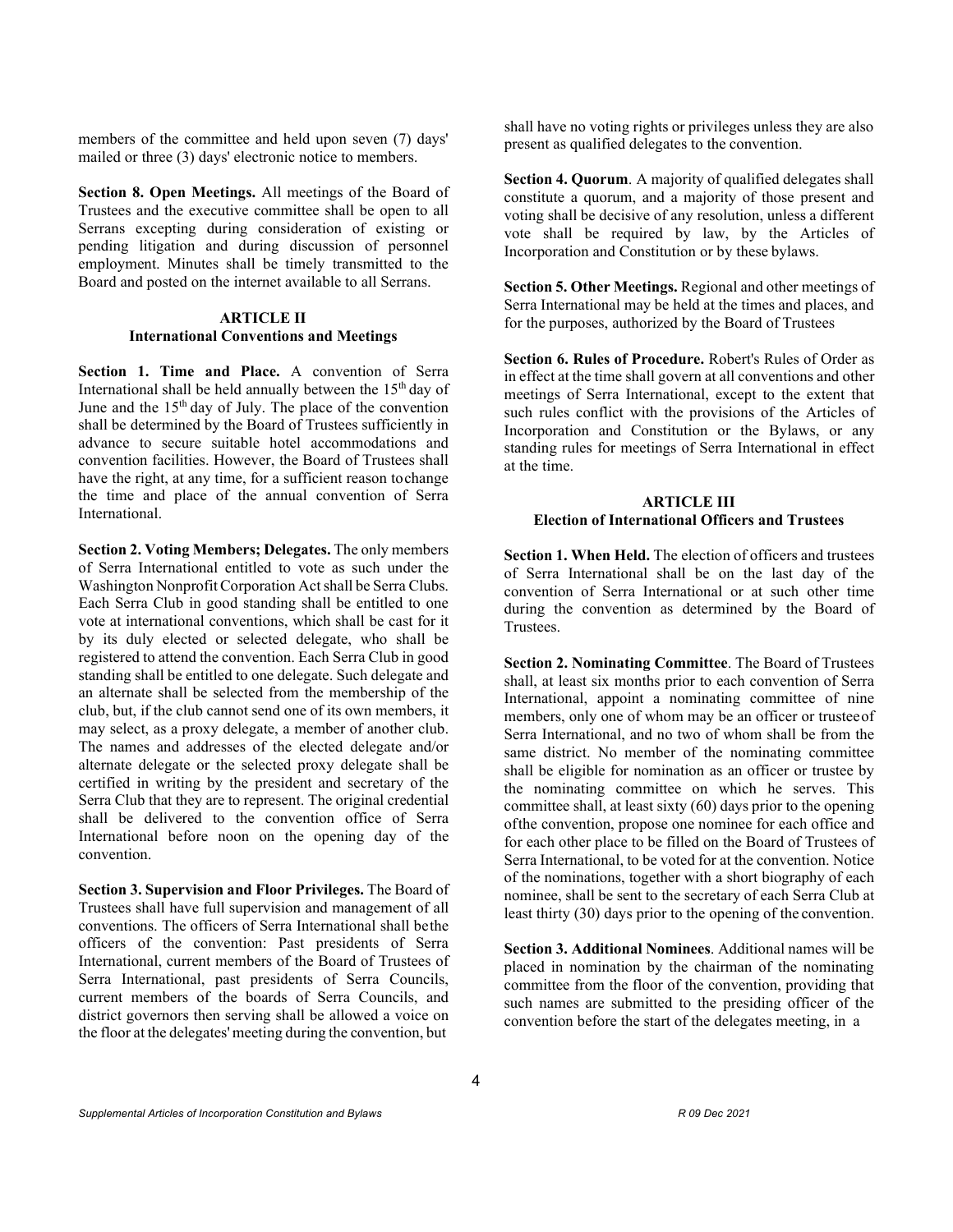written petition containing the signatures of at least ten (10) qualified delegates.

**Section 4. Method of Election**. Elections shall be by voice vote, except when there is a contest for office, in which case the election to such office shall be determined by secret ballot. Each duly elected delegate shall be entitled to one vote. In a contested election, the nominee receiving the largest number of votes cast on the first ballot shall be elected.

**Section 5. Deputy Trustees**. The Board of Trustees may select such deputy trustees as it may determine from time to time are needed to assist the members of the Board of Trustees in the performance of their duties.

## **ARTICLE IV Duties of International Officers**

**Section 1. (a) President**. The president shall preside at all meetings of the Board of Trustees of Serra International, and be the chairman of the executive committee. The president shall preside at the International convention, appoint all standing committees and work closely with the Board of Trustees, all International committees and Serra Councils. The president shall be responsible for the evaluation of the performance of the executive director and other offices designated by the Board, and shall include the president-elect as much as possible in preparing the agendas for International meetings, the evaluation process and other activities.

**(b) President-Elect**. The president-elect shall assume the office of president at the time specified in the Articles of Incorporation. Pending such assumption the president- elect shall perform the duties of the president during the absence or disability of the president for so long as such absence or disability continues and shall assume the office of president in the event of the death of the president. The president-elect shall perform such duties as may be assigned to him by the Board or executive committee or by the president, not inconsistent with action of the Board or executive committee and such other duties as are elsewhere specified in these Bylaws.

These duties shall include, but not be limited to:

- **(a)** Obtaining experiences with International staff, Serra Councils, and local Serra Clubs;
- **(b)** Working closely with and. under the direction of the president, assisting to the fullest extent possible;
- **(c)** Being responsible for the on-going orientation, education, and development of new and continuing Board members;
- **(d)** Assisting the president on Board and executive director evaluation:
- **(e)** Providing direct input into the meeting agenda process.

In the event of the absence, disability or death of both the president and president-elect, the executive committee shall designate which of the other officers shall perform the duties of the president until, in the event of a vacancy in the office, the vacancy is filled.

**Section 2. Vice Presidents**. The vice president for membership shall be primarily responsible for the formation of new Serra Clubs and for the quality of existing Serra Clubs. He or she shall perform such other duties, and the other three vice presidents shall perform such duties, as may be assigned by the Board or executive committee, or by the president, not inconsistent with action of the Board or executive committee.

**Section 3. Secretary.** The secretary shall record all proceedings at the convention of Serra International, and at meetings of the Board of Trustees and executive committee and shall be responsible for giving notices of such meetings. The secretary shall make available on the Serra International website the record of such meetings.

Scrivener, typographical, clerical and other non-substantive errors may be corrected by the secretary and shall be reported to the Board of Trustees of Serra International at its next meeting.

**Section 4. Treasurer.** The treasurer shall receive all moneys paid to Serra International, shall deposit them in such depositories as the Board of Trustees may direct and shall disburse such funds as authorized by the Board of Trustees. She or he shall keep the accounts of the corporation and render a report to its conventions and at such other times as the president and Board of Trustees may require. The treasurer's accounts and books at all times should be made available to the Board of Trustees for inspection, and to auditors who may be named by the Board. The treasurer shall, if required by the Board, give a bond for the faithful discharge of his or her duties in an amount to be fixed by the Board of Trustees. The premium for such bond shall be paid by Serra International.

# **Section 5**. **Other Officers and Duties.** The Board of

*Supplemental Articles of Incorporation Constitution and Bylaws R 09 Dec 2021*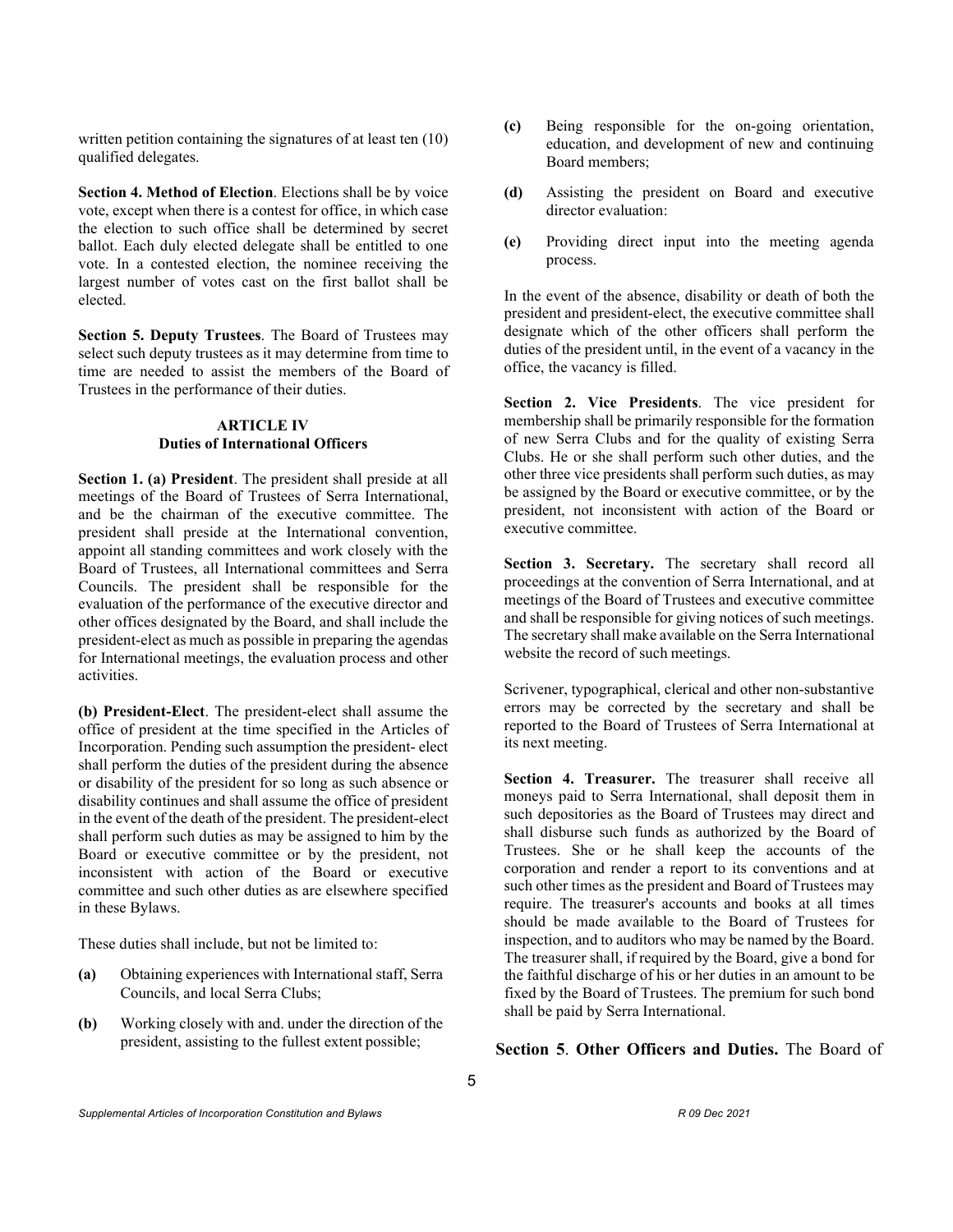Trustees may appoint other officers and assistant officers and define their duties, and may prescribe additional duties for the general officers.

**Section 6. Executive Director.** The executive director shall carry out the policies established by the Board of Trustees. The executive director shall manage the office staff of Serra International. The executive director shall further provide assistance to the Serra Councils, the Serra International Foundation, and individual Serrans as directed by the Board of Trustees.

# **ARTICLE V International Committees**

**Section 1. Standing Committees**. The following committees shall be the standing committees of Serra International:

- **(a)** Vocations
- **(b)** Internal Program
- **(c)** Constitution and Bylaws
- **(d)** Membership
- **(e)** Finance and Budget
- **(f)** Long Range Planning
- **(g)** Communications
- **(h)** Audit
- **(i)** International Convention

**Section 2. Vocations**. The vocations committee shall study ways and means to foster and promote vocations to the ministerial priesthood of the Catholic Church, and shall make recommendations to the Board of Trustees.

**Section 3. Internal Program**. The internal program committee shall study ways and means to further Catholicism by encouraging members of Serra Clubs in fellowship, through education, to fulfill their Christian vocations to service and shall make recommendations to the Board of Trustees.

**Section 4. Constitution and Bylaws.** The constitution and bylaws committee shall study the Articles of Incorporation and Constitution and Bylaws, review proposed amendments, and make recommendation to the Board of Trustees regarding the form and consistency of proposed amendments with existing provisions of the Constitution and or Bylaws.

**Section 5. Membership.** The membership committee shall study ways and means to improve the quality of the membership and shall make recommendations to the Board of Trustees.

**Section 6. Finance and Budget**. The finance and budget committee shall study the cost of operating Serra International, prepare the annual budget and make recommendations to the Board of Trustees.

**Section 7. Long Range Planning**. The long range planning committee shall study and formulate plans, and make recommendations to the Board of Trustees, for the long range direction, development, structure, composition and activity of Serra International and of Serra Clubs.

**Section 8**. **Communications.** The communications committee shall study, formulate plans and make recommendations to the Board of Trustees for the improvement of internal and external communications in Serra International and develop and implement a communications program for Serra International and Serra Clubs.

Section 9. Audit. The audit committee of Serra International's Board of Trustees, composed only of nonofficer trustees, meets with management, internal accountants and Serra International's independent auditors to review accounting, auditing and financial reporting matters. On the recommendation of the audit committee, the Board appoints Serra International's independent auditors.

Further responsibilities include:

**a)** Negotiate pricing for audit and/or allied services.

**b)** Meet at least twice annually with the independent auditor: the initial meeting for audit planning purposes and the second meeting for a post-audit review of Serra International's financial situation, the management letter, and other matters of concern.

**Section 10. International Convention Committee**. The International convention committee shall be responsible for all matters in connection with the International conventions which are not delegated to any other officer or committee by the Bylaws or by the Board. These duties shall include, but may not be limited to, developing convention programs, recommending convention policy, evaluating conventions and, subject to approval by the Board, selection of convention site and hotels, selection of convention theme and establishing the convention registration fee.

**Section 11. Standing Committee Appointments.** Each standing committee shall consist of such number of members (not less than three (3)) with such terms of office as the Board of Trustees authorizes. The president of Serra International shall promptly appoint successor members on each standing committee as the terms of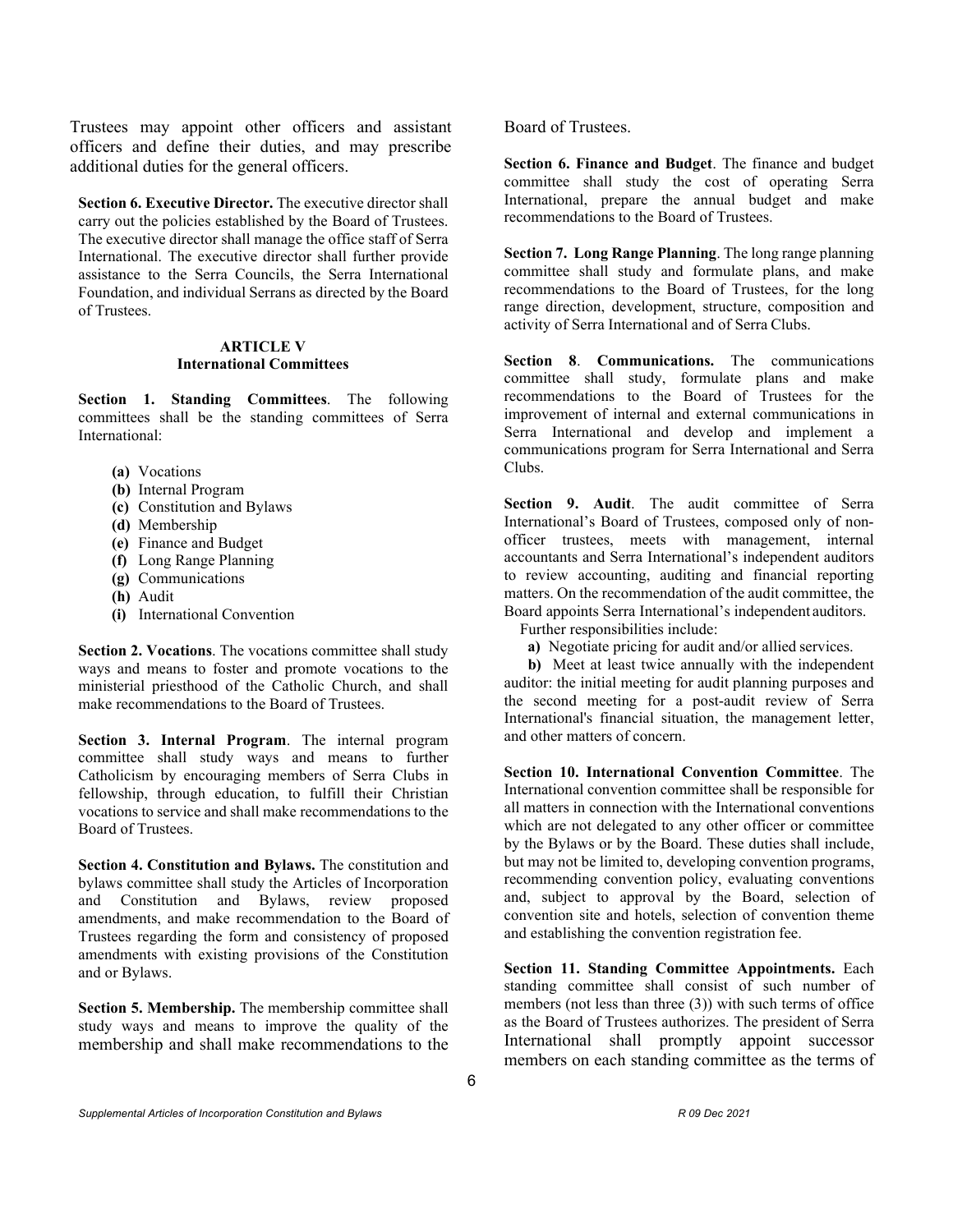office of prior members expire.

**Section 12. Additional Committees**. Additional committees may be appointed by the president from time to time as he or she may deem necessary, with such terms of office and duties as the president of the Board of Trustees may prescribe.

## **ARTICLE VI International Districts**

**Section 1. Formation**. The Board of Trustees shall divide the member clubs of Serra International into districts, and shall determine the geographical boundaries of each district. The Board of Trustees may alter these boundaries at its discretion.

**Section 2. District Governor and Governor-Elect**. Each district shall have a district governor and a district governorelect. The governor-elect shall serve as such for one year, commencing at the time of the Serra International convention which follows her or his election and ending at the time of the next succeeding Serra International convention, when he or she shall become governor to serve as such for the ensuing year.

A governor-elect must be a member in good standing of a Serra Club which at the time of his or her election is duly organized, chartered and active. Governors and governorselect shall have such other qualifications as the Board of Trustees of Serra International may prescribe.

**Section 3. Regional Director.** In instances where Serra Councils have additionally divided their Council into regions, the District Governors will report to their Council through their regional directors. A regional director must be a member in good standing of a Serra Club, which atthe time of his or her election is duly organized, chartered and active and shall have other such qualifications as the Board of Trustees of Serra International may prescribe.

**Section 4. Election of District Governors-Elect and Duties of District Governors and District Governors-Elect.** The method of election of governors-elect, the duties of governors and governors-elect, and the method of filling vacancies in the office of governors and governors-elect shall be determined by the Board of Trustees of Serra International.

**Section 5. Deputy Governors and Other District Offices.** In addition to a district governor and a district

governor- elect, each district may have one or more deputy governors to assist the district governor and the district governor-elect in the performance of their duties. A district may also have such other district officers as the Board of Trustees of Serra International may authorize. Deputy governors and such other district officers shall be elected or appointed in accordance with rules established by the clubs in the district.

**Section 6. Variation in Term of Office**. The Board of Trustees of Serra International may, in its sole discretion, authorize changes in the term of office of governors and governors-elect in particular districts or countries, in order to better accomplish the objectives of Serra International in such districts or countries.

# **ARTICLE VII Serra Clubs**

**Section 1. Formation of New Clubs.** The formation of a proposed Serra Club in any district may be authorized by the district governor or by the Board of Trustees of Serra International after approval has been secured from the local Ordinary. Its territorial limits shall be determined by the Board of Trustees of Serra International.

**Section 2. Charter and Name.** Each Serra Club shall be chartered by the Board of Trustees of Serra International and shall be known by a name indicating generally the area in which it is located and which it serves, as "Serra Club of…" In areas having more than one club, each club shall have a distinguishing designation.

Should the designation "club" present a problem within a certain country or region, the Serra Council, or the designated International trustee (area trustee) in areas not served by a Serra Council, may delete the term or approve a term that is more acceptable and will better enable local residents to understand the objectives and purposes of Serra. For administrative simplification and clarity, however, each local organization will continue to be referred to as "club."

**Section 3***.* **Requirements for Charter**. The Board of Trustees of Serra International, in its discretion, may issue a charter to a Serra Club in formation when it has complied with the following requirements. Such a club must have:

- **(a)** Enrolled not less than twenty-five (25) active members who meet the requirements of Section 1, 2, and 3 of Article VIII of these bylaws;
- **(b)** Anything in these bylaws to the contrary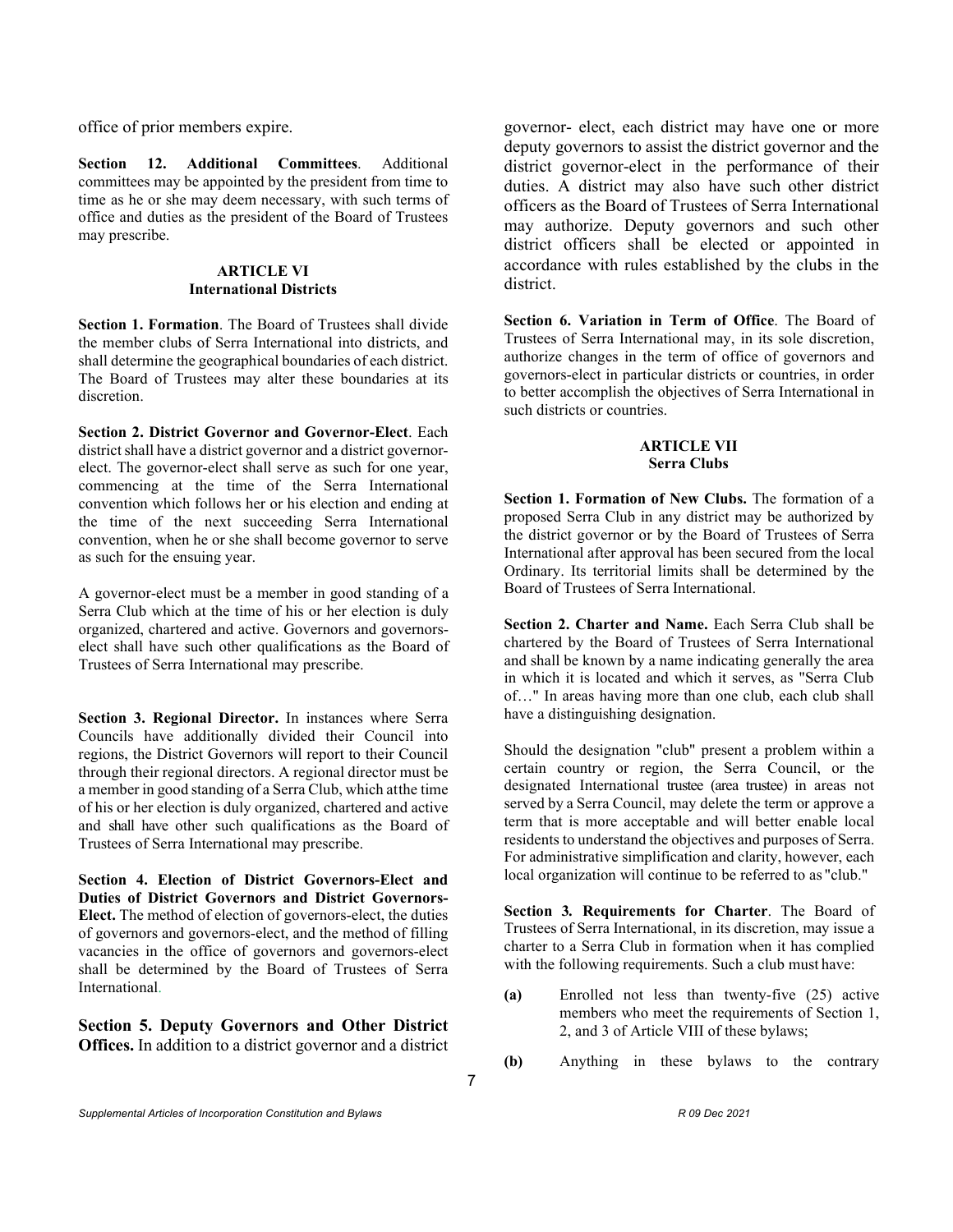notwithstanding, the Board of Trustees of Serra International may, in its sole discretion and upon such conditions as it may prescribe, authorize a Serra Club in any district to have a minimum membership of less than twenty-five (25) active members, if the governor of the district so recommends and if the International Board determines that a club of less than twenty-five (25) active members, can accomplish the objectives of Serra International in the area;

- **(c)** Adopted approved bylaws;
- **(d)** Duly elected its officers and trustees;
- **(e)** Executed and transmitted charter forms to Serra International; and
- **(f)** Paid to Serra International the required initiation fees and dues.

**Section 4. New Clubs in Areas Already Served.** In any area already served by an established Serra Club or Clubs, no additional club may be chartered without the consent of the existing club or clubs of that area, except that if the Board of Trustees of Serra International determines that any such club has withheld its consent unreasonably, then another Serra Club or Clubs may be chartered in the area by action of the Board of Trustees of Serra International. The boundary lines of territory within which each new club may meet and from which it may obtain new members and within which it shall perform its vocational activities shall be clearly and specifically defined and new boundary lines for the original club or clubs within the area shall be defined simultaneously.

**Section 5. Incorporating of Clubs**. A club, after receiving its charter, may incorporate subject to the approval of the Board of Trustees of Serra International only in the name designated in its charter. The club must agree, as a condition to its incorporation, that as a corporation it will accept and abide by the Articles of Incorporation and Constitution and Bylaws of Serra International as then in effect or thereafter amended.

**Section 6. Club Officers**. The officers of each Serra Club shall be a president, at least one vice president, a secretary, a treasurer, and may also include a president-elect, and any others as provided in the club bylaws. The duties of the officers shall be as prescribed in the club bylaws.

**Section 7. Club Trustees.** The Board of Trustees of each Serra Club shall preferably meet at least once monthly and preferably at a time and place separated from regular meetings.

**Section 8. Club Chaplain**. Each club shall have a chaplain, who shall be selected annually by the Board of Trustees with the approval of the Ordinary of the diocese. His duties shall be advisory on Church and spiritual matters.

**Section 9. Club Meetings**. Each club shall hold meetings, preferably at mealtimes, at least semi-monthly, at such time and place as shall be determined by its Board of Trustees. Serra Clubs comprised of university students may waive the requirement when school is not in session.

**Section 10. Club Elections**. Each club shall hold its election of officers and trustees annually as provided in its bylaws. Immediately following the election, the club secretary shall certify to Serra International the names of its officers and trustees.

**Section 11. Club Reports**. Each club shall submit to Serra International, on official forms furnished, semi-annual reports as of January 1st and July 1st of each year within fifteen (15) days respectively after each such date.

# **Section 12. Conditions and Procedures for Discipline of Clubs under Minimum Membership.**

- **(a) Minimum Active Membership.** Minimum active membership of a club shall be 80% of its required chartered membership. (E.g., a club chartered as a 25-member club must maintain a minimum membership of twenty (20) active members. and a club chartered as a 20-member club must maintain a minimum membership of sixteen (16) active members.)
- **(b) Review and Evaluation.** Any club whose active membership falls below the minimum membership level stated in Section 12 (a) will be considered to be under review and evaluation. The effective date of this status shall be the date of notification by the secretary of Serra International.

# **(c) Review and Evaluation Procedure**

# **1. First Year on Review and Evaluation**

**a.** A certified mailing will be sent by the Serra International secretary to the club president requiring acknowledgment of receipt in writing. This letter will advise that the club's status is below membership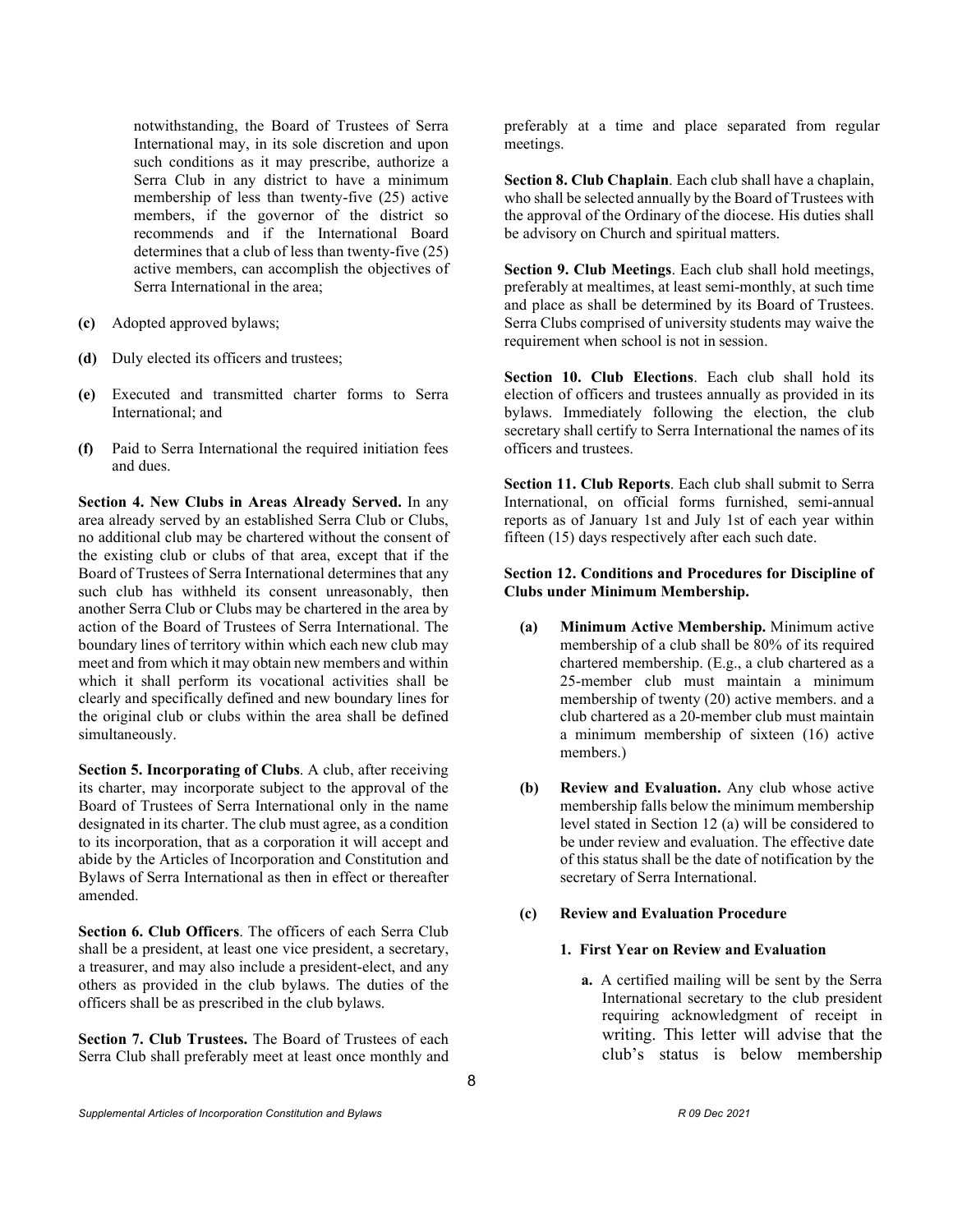requirements and direct that steps be taken immediately to remedy the situation. A copy of the applicable Bylaw would be enclosed and copies of the letter would be sent to the district governor and area trustee. The district governor would be required to acknowledge receipt of his/her copy.

**b.** If the status is not remedied within a six (6) month period, the district governor will contact the club president in person to implement an approved membership drive to improve the situation.

#### **2. Second Year on Review and Evaluation**

- **a.** If the club has not met membership requirements by the end of the first year, a certified mailing shall be sent as provided for in 1a. above with copies being provided to the district governor and the area trustee. The district governor shall make a written report to the Serra International vice president for membership and the area trustee stating his/her recommendations to implement an approved membership program.
- **b.** If the status is not remedied within six (6) months, the area trustee shall consult with the club president and the district governor concerning action to be taken to implement an approved membership program. The area trustee will report on the status and plans to the Serra International vice president for membership.

## **3. Third Year on Review and Evaluation**

- **a.** If the club has not met membership requirements by the end of the second year, a certified mailing shall be sent as provided in 1a. above with copies to the district governor, area trustee and Serra International vice president for membership. It **will stress the fact that only 12 months remain** before the charter is to be forfeited.
- **b.** If the situation is not remedied after nine (9) more months, a final reminder shall be sent in the manner prescribed in 1a. above.
- **c.** At the end of the third year, the secretary of Serra International shall mail a certified letter

as prescribed in 1a. above advising that the club charter has been forfeited in accordance with Section 12e, of Article VII of the Bylaws.

- **(d) Effect of Review and Evaluation.** Review and evaluation will not affect a club's privilege of membership.
- **(e) Forfeiture of Charter.** Any club which remains under review and evaluation status for a period of three (3) consecutive years from the effective date of this status will by its actions have forfeited its charter unless such club comprises ten (10) or more active members and has been a duly chartered club for not less than five (5) years.

**Section 13. Suspension or Revocation of Charter; Discipline of Clubs.** Any Serra Club that fails to conform to the provisions of the Articles of Incorporation and Constitution or Bylaws of Serra International or those of its Council, or that fails otherwise to conform to the required standards for Serra Clubs, may be suspended or have its charter revoked or may otherwise be disciplined by a twothirds vote of the entire Board of Trustees of Serra International. If any club is suspended or has its charter revoked, the affected club may appeal the action of the Board of Trustees at the next convention of Serra International and the action thereon of the delegates at the convention shall be final and binding.

- **(a) Notice of Suspension or Revocation.** When the Board of Trustees shall suspend or revoke the charter of any Serra Club or otherwise discipline any such club, the secretary of Serra International shall send by certified mail, within fifteen (15) days, notice of such action to the last-reported president and secretary of such club.
- **(b) Effect of Suspension.** Any club which has been suspended shall not be entitled to any of the privileges of membership and before reinstatement must be current in its payment of initiation fees and annual dues.

# **Section 14. Reinstatement and Appeal.**

**(a) Reinstatement.** When a club has forfeited its charter or has its charter revoked or has otherwise been disciplined, it may apply for reinstatement by certifying to the executive office of Serra International that it now

9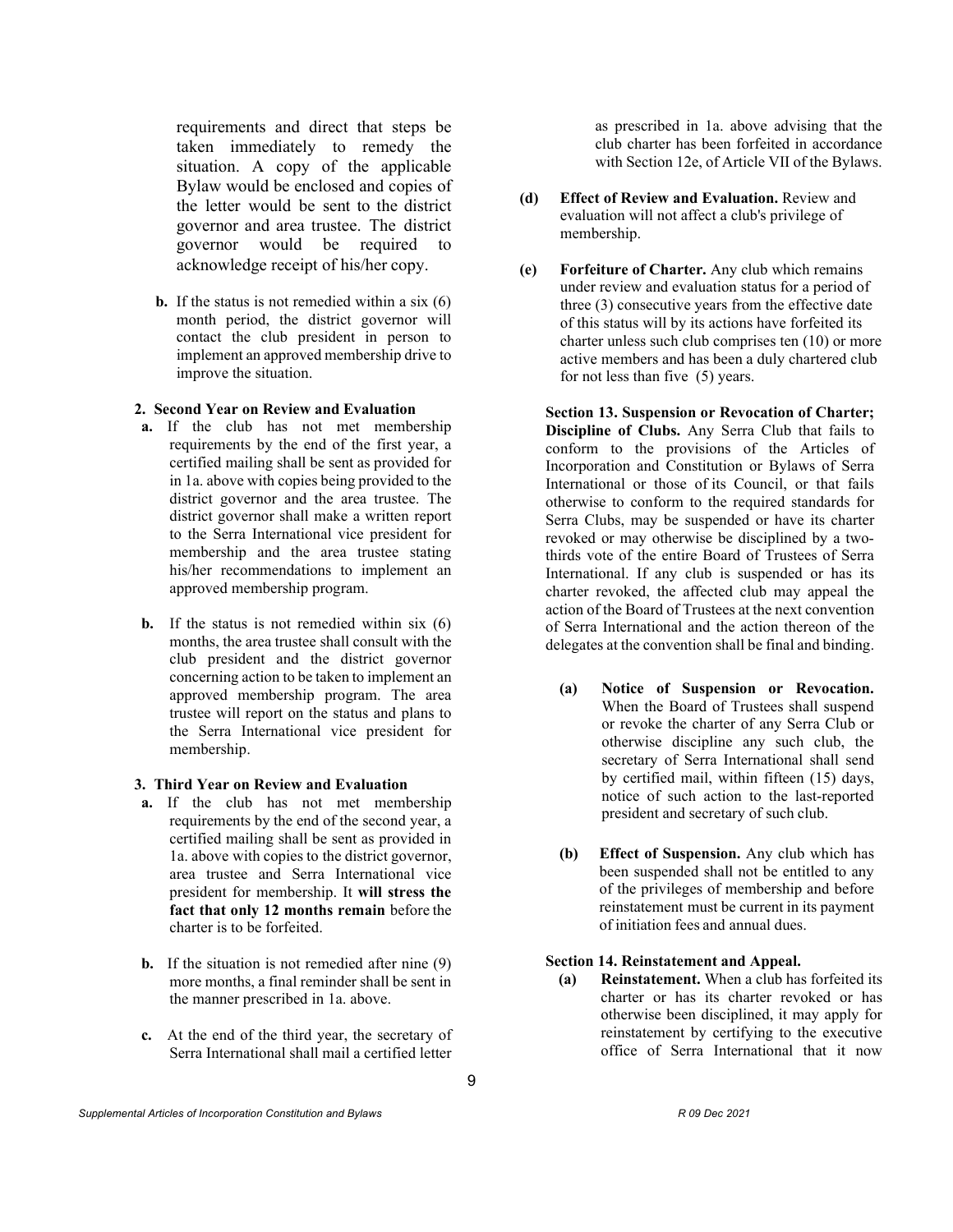conforms fully to the required standards for Serra Clubs and intends to conform in the future. The Board of Trustees of Serra International shall act upon such request for reinstatement promptly and impose such conditions for reinstatement as it deems advisable. The Board of Trustees shall notify such Serra Club of its action on such application for reinstatement within thirty (30) days of receipt of such request.

**(b) Appeal to International Convention.** Any such club that shall have been refused reinstatement by the Board of Trustees of Serra International, may file within sixty (60) days from the receipt of notice of refusal, with the executive office of Serra International written notice of appeal. This appeal shall be acted upon by the delegates at the next convention of Serra International.

**Section 15. Revoking the Voting Rights of a Serra Club.** Any Serra Club which is in arrears or late in payment of International or Council dues for two (2) payment periods (two six-month periods or one full year) on March 31, may not vote at the delegates meeting of the next convention of Serra International. Voting rights will be restored to that Serra Club provided that payment in full of all outstanding dues is received in United States dollars, credit card or cashier's check before noon on the opening day of the convention.

**Section 16. Reporting of Serra Club Membership Information.** Every Serra Club shall report to Serra International the full name and contact information for each member on its current roster. In addition, every Serra Club shall report all current positions held by each member. All this information must be provided on a timely basis using the universal data entry facilities of SerraOnline found at [www.serrainternational.org.](http://www.serrainternational.org/)

Notwithstanding any other provision in these Bylaws, nothing shall be done to withhold or delay access by any chartered or approved entity of Serra International in good standing at the time to any membership information held in SerraOnline for each and every member on the current roster of such entity.

## **ARTICLE VIII Individual Membership**

**Section 1.** 

- **(a) Active Members.** Active members of each Serra Club shall be entitled to all the rights and privileges of such club and shall share in all its responsibilities.
- **(b) Requirements of Membership.** Members shall be practicing Catholic laymen or laywomen or permanent deacons.
- **(c) Membership Classification.** Active members shall endeavor to bring the influence of each Serra Club into every parish, business, occupation, trade or profession. Therefore, each Serra Club shall use great care and discretion in its selection of members so that the members of no business, occupation, trade or profession shall predominate.

**Section 2. Time and Territorial Requirements.** Each active member must have sufficient control over the use of his or her time to enable him or her to meet the attendance requirements and to perform any committee or other club assignments. Each such member must reside or work within the territorial limits of the club except as otherwise provided in Section 6 of this Article.

**Section 3. Attendance at Meetings**. Every active member is expected to attend every Serra Club meeting. A member who fails to attend a majority of all club meetings in any sixmonth period computed from January 1 to July 1, and from July 1 to January I, shall be so notified and placed on probation for three (3) months. If the member attends the majority of meetings during the probation period, she or he will be returned to regular membership. If he or she does not, he or she shall be considered to have resigned,and the club secretary shall so notify him or her and drop his or her name from the roster of members. By written application, such a person may be reinstated by the club Board of Trustees.

A member may attend a meeting of another club in lieu of or in addition to his or her own, and receive credit for attendance when so certified by an officer of the club visited.

Absence for just cause may be excused at the discretion of the local club.

A member of a club sponsoring the organization of a new club may be given credit for attendance at a regular meeting of the club in formation, in lieu of or in addition to a meeting of his or her own club.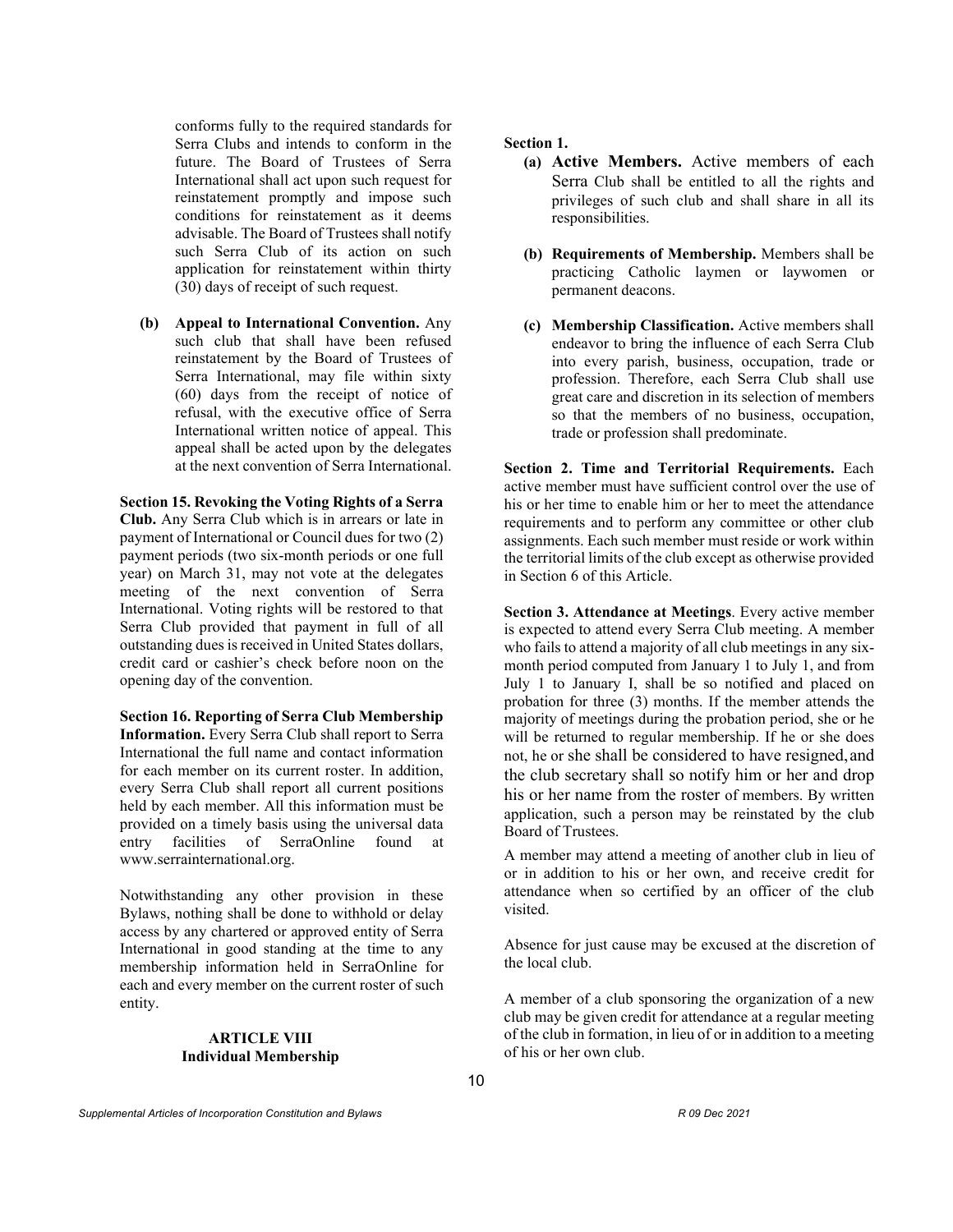**Section 4**. **Associate Members.** If a member has been active in the affairs of the club for a period of at least three (3) years, but can no longer be active because of age, health, change of occupation, or the working hours of her or his occupation, she or he may be excused from the attendance requirements of this article by the 2/3 majority vote of the club Board of Trustees. Prior to being excused due to either change of occupation or the working hours of his or her occupation, the member must present a written petition to the Board of Trustees explaining why he or she cannot meet the attendance requirements. Such a member shall be designated as an associate member. An associate member shall be entitled to all the rights and privileges of his or her club, except the right to vote and the privilege of holding club office.

**Section** *5.* **Club Provisions as to Membership**. The method of proposing and enrolling new members, termination of membership and reinstatement of members shall be in accordance with individual club bylaws where not inconsistent with these Bylaws.

**Section 6. Membership-at-Large**. Whenever the charter of any club is revoked pursuant to these Bylaws or a member relocates to an area where there is no Serra Club any qualified active member of such club may bepermitted to transfer to another club within the same or any nearby community, without regard to the territorial limits of the latter club. Where another club does not exist in the foregoing area, the Board of Trustees of Serra International, anything in these Bylaws to the contrary notwithstanding, upon the recommendation of the Serra Council or, where there is no Serra Council, the trustee responsible for the given geographical area, may at its discretion and upon such conditions as it may prescribe under this section designate such a member as a Member-at-Large. A person also may become a Member-at-Large if that person resides in an area where there is no Serra Club. The district governor of the district or, if no district exists, the district governor of an adjacent district will provide for the required education of these new members in the objectives and purposes of Serra. Members-at-Large shall be under the immediate direction and supervision of the district governor, shall pay dues to Serra International in the amount required by Article XI of these Bylaws, and shall be entitled to all the rights and privileges of membership in Serra International except the right to vote and the privilege of holding office. Membership-at-Large may be revoked, individually or collectively, by the Board of Trustees of Serra International, whenever, in the Board's judgment, continuation of such membership either in the case of an individual or as a group cannot reasonably be expected to accomplish the objectives

of Serra International in that area or areas.

# **ARTICLE IX Serra Councils**

**Section 1. Formation.** Serra Councils may be formed by the Serrans or Serra Clubs in any particular country or region with the approval of the Board of Trustees of Serra International. This shall be done without prejudice to the functions, duties and jurisdictions of the various boards, committees and officers at all levels of Serra International provided in or pursuant to these Bylaws. The constitution and bylaws of such Councils are to conform to the directives of the Board of Trustees of Serra International. The governing documents of each Serra Council and any amendments thereto must be approved by the Board of Trustees of Serra International prior to their adoption.

#### **Section 2. Serra Council Duties.**

The following duties may be assigned to Serra Councils:

1. To provide a national or regional organization that shall serve, support and represent all Serrans and Serra Clubs within the particular jurisdiction.

2. To create the position of Regional Director to provide a link to the Council for the proper understanding of matters and problems peculiar to that particular region. The duties of the regional director shall be determined by theCouncil.

3. To provide assistance to Serra Clubs and districts asthey may require and a forum for the development of individual programs and the mutual exchange of ideas.

4. To provide an additional supplementary link to Serra International, especially for the proper understanding of matters and problems peculiar to that particular region or country.

5. To organize and carry out regional or national events with the collaboration of the district governors and Serra Clubs; to publish and distribute manuals, newsletters and other Serra and vocations material and effectively to use all media and communications to promote the objectives and purposes of Serra International.

6. To support vocation activities within itsjurisdiction.

7. To support and promote the objectives, programs and policies of Serra International.

8. To promote extension within the Serra Councils through the development of new Serra Clubs and assisting existing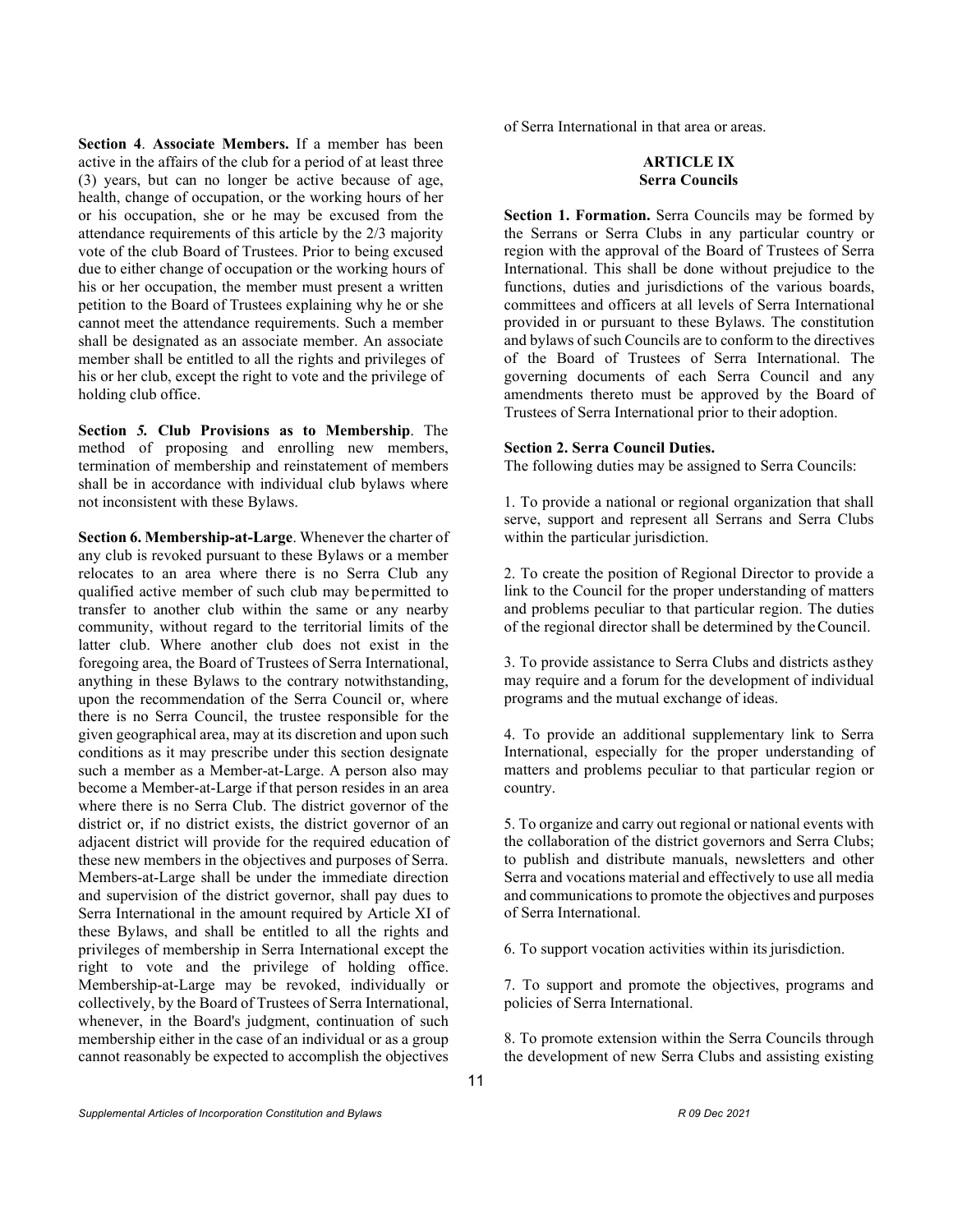Serra Clubs.

9. To serve as liaison to national Bishops' conferences and other vocations organizations

10. To coordinate a national convention whenever needed.

11. To assist with regional and district programs and conferences.

12. To provide training for regional, district and Serra Club leaders.

13. To provide an annual report of all of its activities of the previous year to the Board of Trustees of Serra International, including but not limited to membership, programs and finances. This report shall be contained in writing and delivered to the executive office of Serra International no later than sixty (60) days prior to the commencement of the international convention.

## **Section 3. Disciplinary Procedure.**

The Board of Trustees of Serra International may withdraw its approval of any Serra Council if it determines that the Serra Council is not conducting its activities in accordance with that Serra Council's duly adopted constitution and bylaws or in accordance with the Constitution and Bylaws and policies of Serra International.

In the event that the Board of Trustees of Serra International determines that a Serra Council is not conducting its activities in accordance with its own constitution, bylaws, or policies, or that of Serra International, the Board of Trustees of Serra International shall notify the Serra Council in writing of the Board of Trustees' findings and its intention regarding any disciplinary action, including the withdrawal of its approval. Before the Board of Trustees of Serra International takes any such action, the Serra Council shall have sixty (60) days to file its written response with the executive office of Serra International for a distribution to each International trustee. The final vote with respect to any disciplinary action or to withdraw approval shall be by a two-thirds vote of the members of the Board of Trustees.

# **ARTICLE X Episcopal Advisor**

At its regular meeting held immediately after the adjournment of the Serra International annual convention starting in 1993, and every three (3) years thereafter, the Board of Trustees shall select an Episcopal Adviser for Serra International to serve a three-year term.

#### **ARTICLE XI Revenue**

**Section 1. International Dues.** Payment of International per capita dues (hereinafter "International dues") by each Serra Club to Serra International shall be in accordance with the relevant Sections of Article XI of these Bylaws.

**Section 2. Approval of Dues/Dues Base**. Each Serra Club within United States of America shall pay annually to Serra International for each member on its roster that amount of International dues recommended by the Board of Trustees of Serra International and approved by the delegates at the annual convention of Serra International. The amount of International dues so approved shall be the dues base for calculation of International dues payable by Serra Clubs outside the United States of America (hereinafter, "dues base") using for each country the most recently published World Bank index of Gross National Product on a purchasing power parity basis ("PPP index"). Notice of any recommended change to said dues base shall be sent to Serra Clubs ninety (90) days prior to the annual convention of Serra International. The present dues base shall be \$47.00 effective 15 January 2012.

**Section 3. Determination of International Dues using PPP Index and Dues Base.** Each Serra Club outside the United States of America shall pay annually to Serra International for each member on its roster that amount of International dues determined annually by the Board of Trustees of Serra International by applying the relevant PPP index to the dues base.

**Section 4. When International Dues are Payable.** Fifty percent  $(50\%)$  of International dues are payable on January 15 and the balance on July 15 of the same calendar year.

**Section 5. Collection of International Dues.** The Board of Trustee of Serra International in its sole discretion may authorize Serra Councils to collect International dues from Serra Clubs in accordance with the relevant Sections of Article XI of these Bylaws and pay all such International dues to Serra International. All International dues collected shall be remitted to Serra International without delay. If no Serra Council exists or if the Board of Trustees of Serra International directs, individual Serra Clubs shall pay International dues directly to Serra International.

**Section 6. International Dues from Spousal and/or Younger Members.** Where both spouses of a family are

*Supplemental Articles of Incorporation Constitution and Bylaws R 09 Dec 2021*